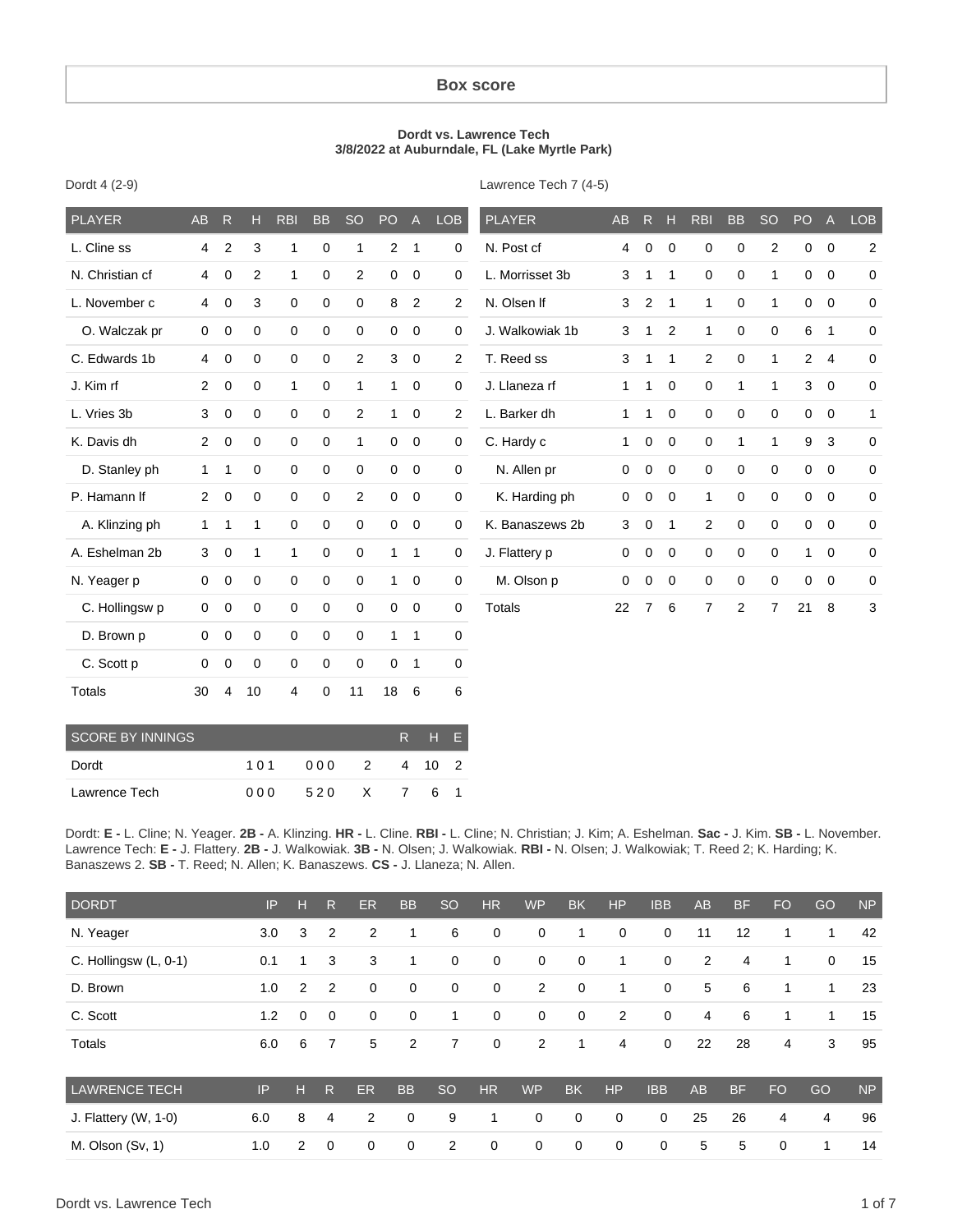|--|--|

Dordt: **Batters Faced -** N. Yeager 12; C. Hollingsw 4; D. Brown 6; C. Scott 6. **HBP -** C. Hollingsw; D. Brown; C. Scott 2. Lawrence Tech: **Batters Faced -** J. Flattery 26; M. Olson 5.

**Start:** 4:00 PM **Duration:** 2:22 **Attendance:** 50

Weather: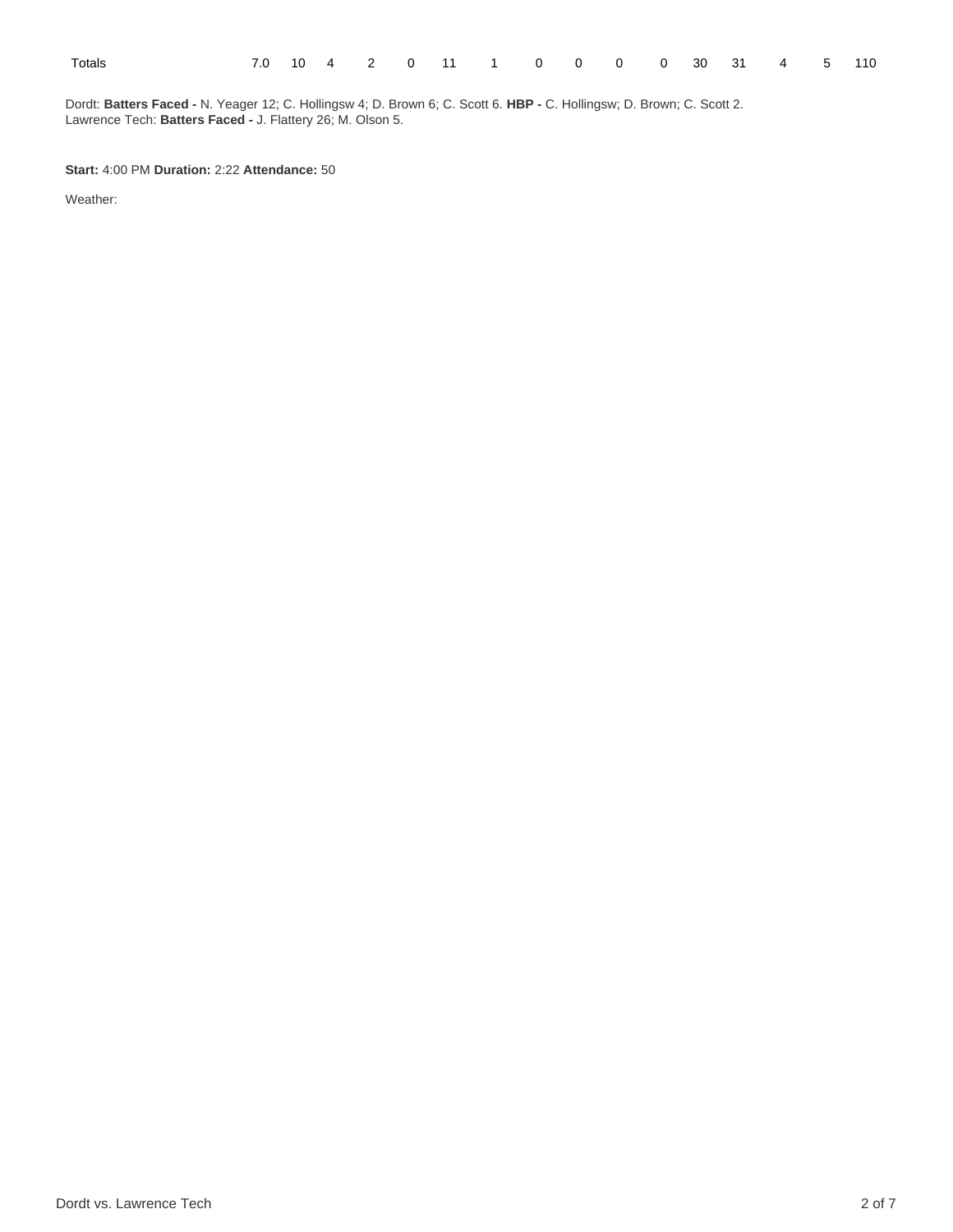# **Scoring Summary**

| <b>INNINGS</b>       | <b>PLAY</b>                                                                                                  | $V - H$ |
|----------------------|--------------------------------------------------------------------------------------------------------------|---------|
| Dordt<br>1st         | J. Kim lined out to rf, sacrifice fly, RBI; N. Christian advanced to third; L. Cline scored.                 | $1 - 0$ |
| Dordt<br>3rd         | L. Cline homered to left field, RBI.                                                                         | $2 - 0$ |
| Lawrence Tech<br>4th | N. Olsen tripled to right center, RBI; L. Morrisset scored.                                                  | $2 - 1$ |
| Lawrence Tech<br>4th | T. Reed singled to catcher, RBI, bunt; N. Olsen scored.                                                      | $2 - 2$ |
| Lawrence Tech<br>4th | K. Harding hit by pitch, RBI; L. Barker advanced to second; J. Llaneza advanced to third; T. Reed scored.    | $2 - 3$ |
| Lawrence Tech<br>4th | K. Banaszews singled up the middle, 2 RBI; N. Allen advanced to second; L. Barker scored; J. Llaneza scored. | $2 - 5$ |
| Lawrence Tech<br>5th | J. Walkowiak tripled, RBI; N. Olsen scored, unearned.                                                        | $2 - 6$ |
| Lawrence Tech<br>5th | T. Reed grounded out to p, RBI; J. Walkowiak scored, unearned.                                               | $2 - 7$ |
| Dordt<br>7th         | A. Eshelman grounded out to ss, RBI; A. Klinzing advanced to third; D. Stanley scored, unearned.             | $3 - 7$ |
| Dordt<br>7th         | N. Christian singled to right center, RBI; A. Klinzing scored, unearned.                                     | $4 - 7$ |

# **All Plays**

# **Dordt Top of 1st Inning**

L. Cline singled up the middle.

L. Cline Failed pickoff attempt.

L. Cline Failed pickoff attempt.

L. Cline Failed pickoff attempt.

N. Christian singled to right field; L. Cline advanced to second.

L. November singled through the left side; N. Christian advanced to second; L. Cline advanced to third.

C. Edwards struck out looking. (1 out)

**J. Kim lined out to rf, sacrifice fly, RBI; N. Christian advanced to third; L. Cline scored.**

L. November stole second.

L. Vries struck out swinging. (3 out)

**Inning Summary: 1 Runs , 3 Hits , 0 Errors , 2 LOB**

# **Lawrence Tech Bottom of 1st Inning**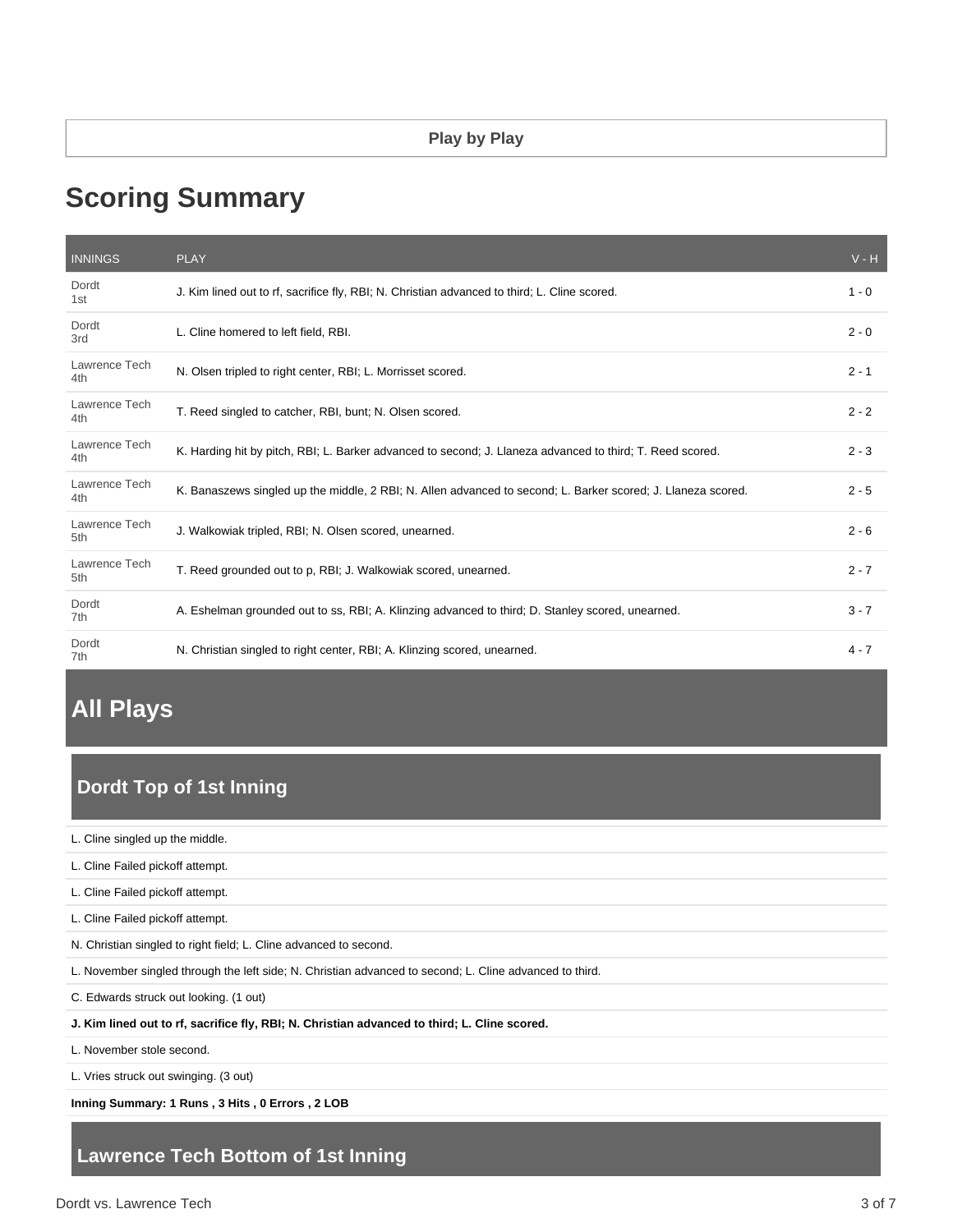- N. Post struck out looking. (1 out)
- L. Morrisset struck out swinging. (2 out)
- N. Olsen struck out swinging. (3 out)

**Inning Summary: 0 Runs , 0 Hits , 0 Errors , 0 LOB**

# **Dordt Top of 2nd Inning**

K. Davis struck out swinging, out at first c to 1b. (1 out)

P. Hamann struck out looking. (2 out)

A. Eshelman lined out to rf. (3 out)

**Inning Summary: 0 Runs , 0 Hits , 0 Errors , 0 LOB**

# **Lawrence Tech Bottom of 2nd Inning**

J. Walkowiak doubled down the rf line.

T. Reed struck out swinging. (1 out)

J. Walkowiak Failed pickoff attempt, advanced to third on a throwing error by p.

J. Llaneza struck out swinging. (2 out)

L. Barker grounded out to ss. (3 out)

**Inning Summary: 0 Runs , 1 Hits , 1 Errors , 1 LOB**

## **Dordt Top of 3rd Inning**

### **L. Cline homered to left field, RBI.**

N. Christian struck out swinging. (1 out)

L. November singled to shortstop.

C. Edwards grounded into double play 1b to ss to p; L. November out on the play. (3 out)

**Inning Summary: 1 Runs , 2 Hits , 0 Errors , 0 LOB**

## **Lawrence Tech Bottom of 3rd Inning**

C. Hardy walked.

N. Allen pinch ran for C. Hardy.

N. Allen Failed pickoff attempt.

K. Banaszews popped up to p, bunt. (1 out)

N. Allen Failed pickoff attempt.

N. Allen Failed pickoff attempt.

N. Post struck out swinging; N. Allen out at second c to ss, caught stealing. (3 out)

**Inning Summary: 0 Runs , 0 Hits , 0 Errors , 0 LOB**

# **Dordt Top of 4th Inning**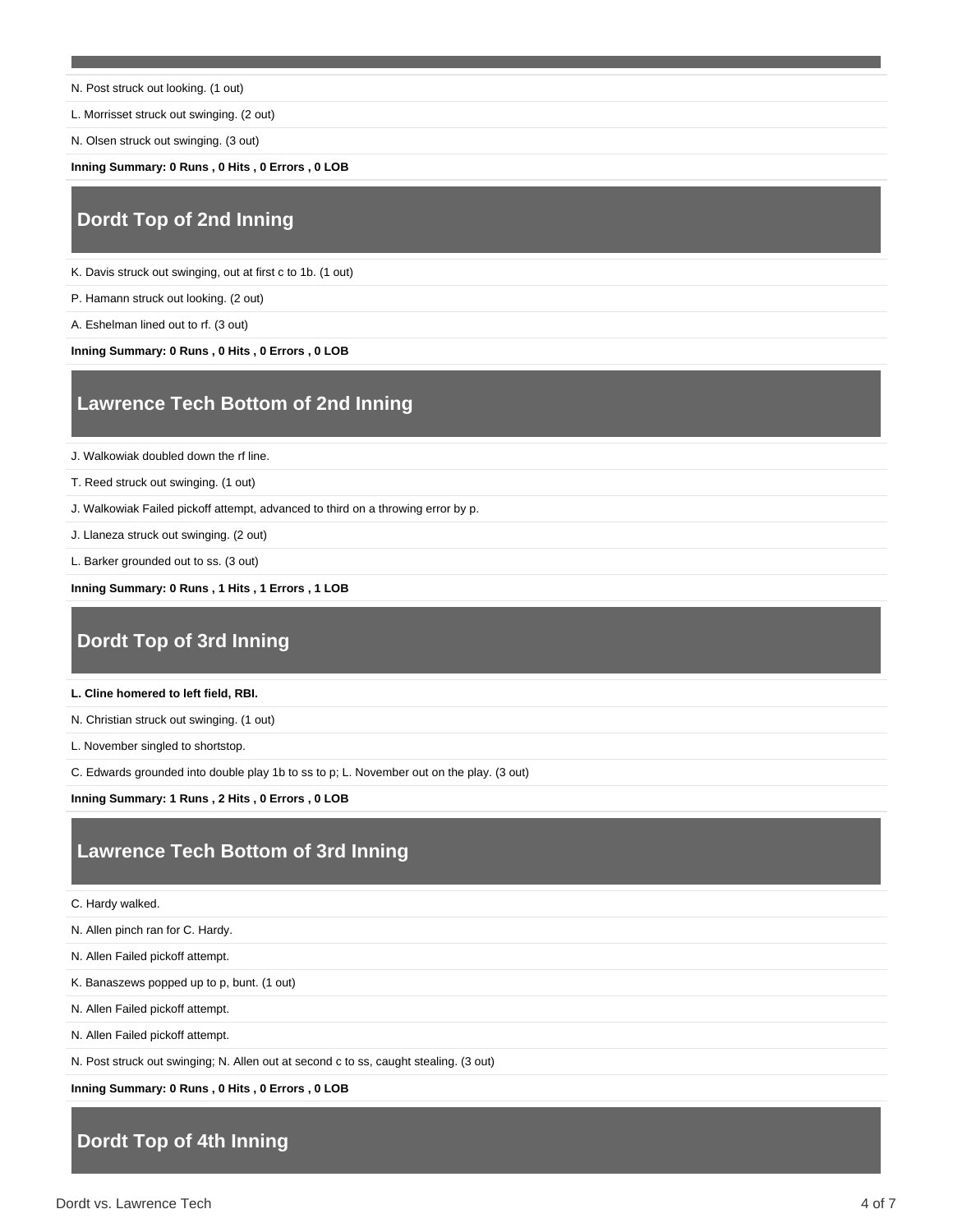C. Hardy to c for N. Allen.

J. Kim grounded out to ss. (1 out)

L. Vries flied out to rf. (2 out)

K. Davis grounded out to c. (3 out)

**Inning Summary: 0 Runs , 0 Hits , 0 Errors , 0 LOB**

# **Lawrence Tech Bottom of 4th Inning**

L. Morrisset singled through the right side.

L. Morrisset advanced to second on a balk.

### **N. Olsen tripled to right center, RBI; L. Morrisset scored.**

C. Hollingsw to p for N. Yeager.

J. Walkowiak popped up to 2b. (1 out)

#### **T. Reed singled to catcher, RBI, bunt; N. Olsen scored.**

T. Reed Failed pickoff attempt.

T. Reed stole second.

J. Llaneza walked.

L. Barker hit by pitch; J. Llaneza advanced to second; T. Reed advanced to third.

D. Brown to p for C. Hollingsw.

K. Harding pinch hit for C. Hardy.

**K. Harding hit by pitch, RBI; L. Barker advanced to second; J. Llaneza advanced to third; T. Reed scored.**

C. Hardy pinch ran for K. Harding.

N. Allen pinch ran for C. Hardy.

**K. Banaszews singled up the middle, 2 RBI; N. Allen advanced to second; L. Barker scored; J. Llaneza scored.**

K. Banaszews stole second; N. Allen stole third.

N. Post popped into double play p to 3b; N. Allen out on the play. (3 out)

**Inning Summary: 5 Runs , 4 Hits , 0 Errors , 1 LOB**

# **Dordt Top of 5th Inning**

C. Hardy to c for N. Allen.

P. Hamann struck out looking. (1 out)

A. Eshelman singled through the right side.

L. Cline singled to right field; A. Eshelman advanced to second.

N. Christian struck out looking. (2 out)

L. November grounded out to ss. (3 out)

**Inning Summary: 0 Runs , 2 Hits , 0 Errors , 2 LOB**

# **Lawrence Tech Bottom of 5th Inning**

L. Morrisset grounded out to 2b. (1 out)

N. Olsen reached first on an error by ss.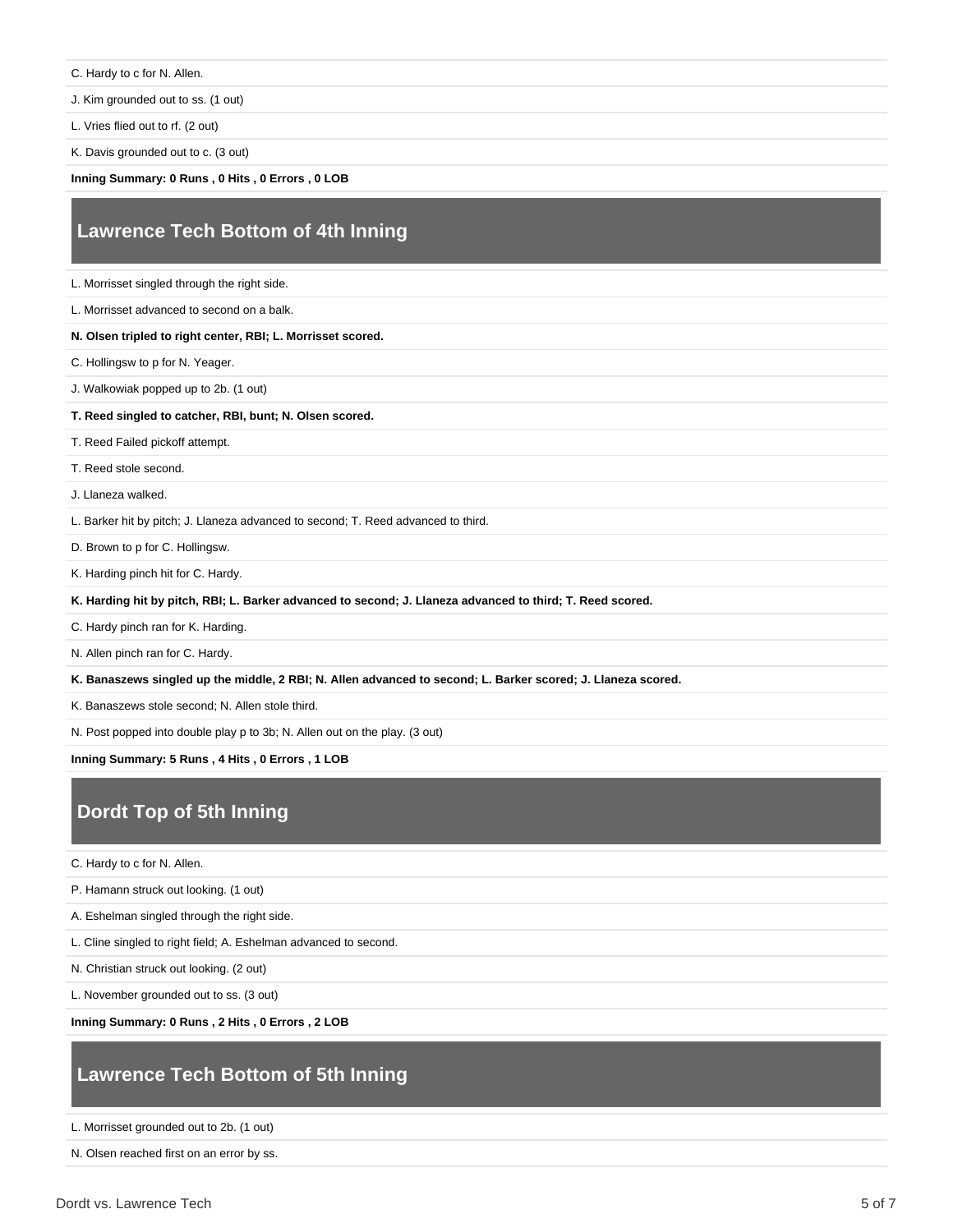- N. Olsen Failed pickoff attempt.
- N. Olsen Failed pickoff attempt.
- N. Olsen advanced to second on a wild pitch.
- N. Olsen advanced to third on a wild pitch.
- **J. Walkowiak tripled, RBI; N. Olsen scored, unearned.**
- C. Scott to p for D. Brown.
- **T. Reed grounded out to p, RBI; J. Walkowiak scored, unearned.**
- J. Llaneza hit by pitch.
- J. Llaneza Failed pickoff attempt.
- J. Llaneza Failed pickoff attempt.
- J. Llaneza Failed pickoff attempt.
- J. Llaneza out at second c to ss, caught stealing. (3 out)
- **Inning Summary: 2 Runs , 1 Hits , 1 Errors , 1 LOB**

# **Dordt Top of 6th Inning**

C. Edwards popped up to ss. (1 out)

J. Kim struck out looking. (2 out)

L. Vries struck out swinging. (3 out)

**Inning Summary: 0 Runs , 0 Hits , 0 Errors , 0 LOB**

# **Lawrence Tech Bottom of 6th Inning**

L. Barker hit by pitch.

L. Barker Failed pickoff attempt.

- L. Barker Failed pickoff attempt.
- L. Barker Failed pickoff attempt.
- C. Hardy struck out looking. (1 out)
- L. Barker Failed pickoff attempt.
- K. Banaszews out on batter's interference. (2 out)

N. Post flied out to rf. (3 out)

**Inning Summary: 0 Runs , 0 Hits , 0 Errors , 1 LOB**

# **Dordt Top of 7th Inning**

D. Stanley pinch hit for K. Davis.

D. Stanley reached first on an error by p.

- A. Klinzing pinch hit for P. Hamann.
- A. Klinzing doubled to right center; D. Stanley advanced to third.

M. Olson to p for J. Flattery.

**A. Eshelman grounded out to ss, RBI; A. Klinzing advanced to third; D. Stanley scored, unearned.**

L. Cline struck out swinging, out at first c to 1b. (2 out)

**N. Christian singled to right center, RBI; A. Klinzing scored, unearned.**